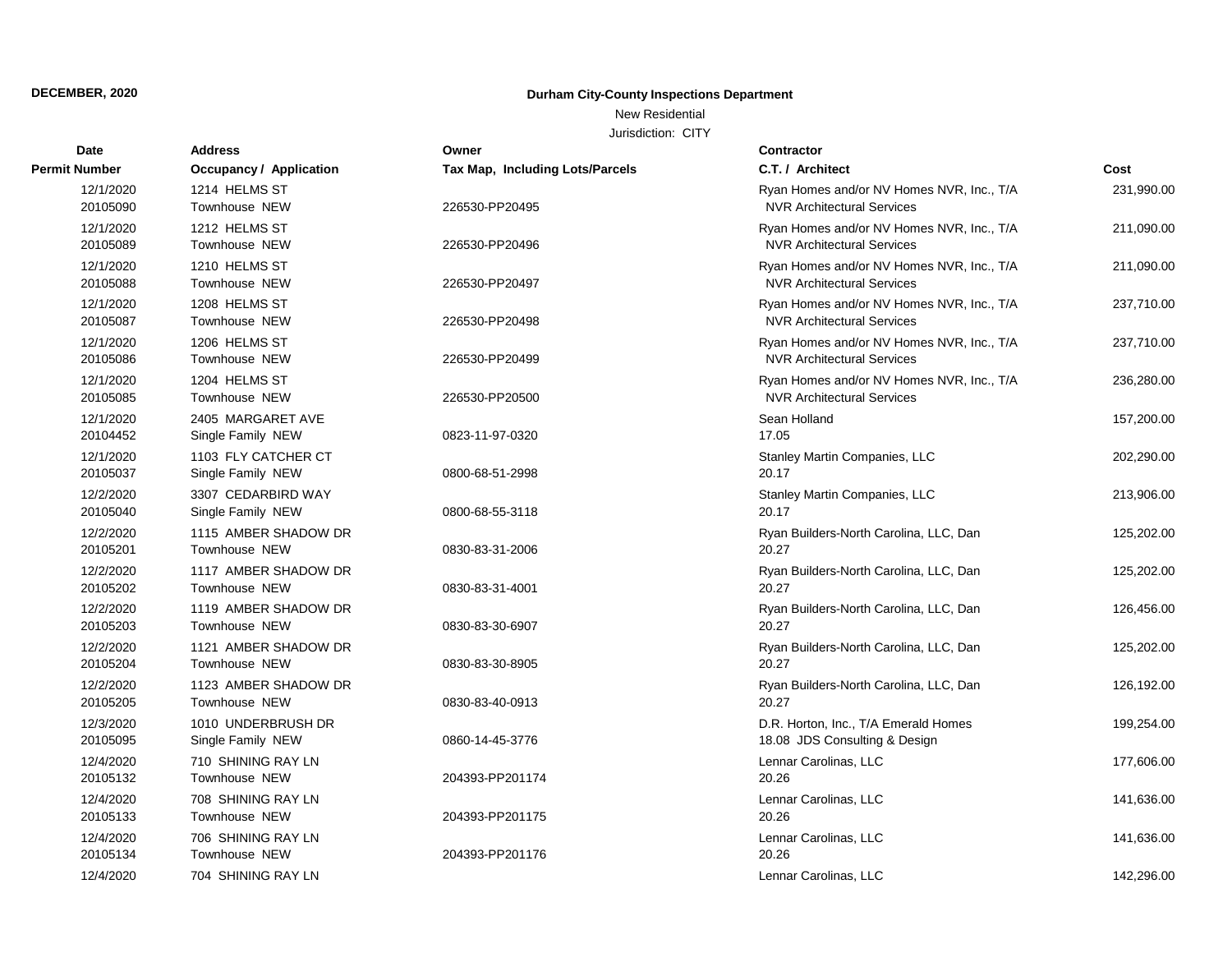## New Residential

| Date                  | <b>Address</b>                             | Owner                           | <b>Contractor</b>                                  |            |
|-----------------------|--------------------------------------------|---------------------------------|----------------------------------------------------|------------|
| Permit Number         | Occupancy / Application                    | Tax Map, Including Lots/Parcels | C.T. / Architect                                   | Cost       |
| 20105135              | Townhouse NEW                              | 204393-PP201177                 | 20.26                                              |            |
| 12/4/2020<br>20105137 | 702 SHINING RAY LN<br><b>Townhouse NEW</b> | 204393-PP201178                 | Lennar Carolinas, LLC<br>20.26                     | 177,012.00 |
| 12/4/2020<br>20105140 | 703 SHINING RAY LN<br>Townhouse NEW        | 204393-PP201095                 | Lennar Carolinas, LLC<br>20.26                     | 178,266.00 |
| 12/4/2020<br>20105141 | 705 SHINING RAY LN<br>Townhouse NEW        | 204393-PP201096                 | Lennar Carolinas, LLC<br>20.26                     | 141,636.00 |
| 12/4/2020<br>20105142 | 707 SHINING RAY LN<br>Townhouse NEW        | 204393-PP201097                 | Lennar Carolinas, LLC<br>20.26                     | 142,296.00 |
| 12/4/2020<br>20105143 | 709 SHINING RAY LN<br>Townhouse NEW        | 204393-PP201098                 | Lennar Carolinas, LLC<br>20.26                     | 177,606.00 |
| 12/4/2020<br>20105174 | 1010 BENT WILLOW DR<br>Single Family NEW   | 0834-04-50-0248                 | Ryan Homes and/or NV Homes NVR, Inc., T/A<br>17.09 | 123,024.00 |
| 12/4/2020<br>20105175 | 1031 BENT WILLOW DR<br>Single Family NEW   | 0834-01-40-5046                 | Ryan Homes and/or NV Homes NVR, Inc., T/A<br>17.09 | 111,936.00 |
| 12/4/2020<br>20105193 | 1008 ATHENA DR<br>Single Family NEW        | 0769-01-28-1412                 | Lennar Carolinas, LLC<br>19                        | 204,996.00 |
| 12/4/2020<br>20105194 | 1009 ATHENA DR<br>Single Family NEW        | 0769-01-18-9468                 | Lennar Carolinas, LLC<br>19                        | 150,348.00 |
| 12/4/2020<br>20105195 | 1010 ATHENA DR<br>Single Family NEW        | 0769-01-28-1437                 | Lennar Carolinas, LLC<br>19                        | 143,616.00 |
| 12/4/2020<br>20105208 | 1233 GEMFOR ST<br>Townhouse NEW            | 0758-48-00-4811                 | Pulte Home Company, LLC<br>20.28                   | 151,404.00 |
| 12/4/2020<br>20105209 | 1235 GEMFOR ST<br>Townhouse NEW            | 0758-48-00-7840                 | Pulte Home Company, LLC<br>20.28                   | 155,232.00 |
| 12/4/2020<br>20105210 | 1237 GEMFOR ST<br>Townhouse NEW            | 0758-48-10-0758                 | Pulte Home Company, LLC<br>20.28                   | 152,328.00 |
| 12/4/2020<br>20105214 | 234 MARIETTA WAY<br>Townhouse NEW          | 0769-70-08-0307                 | M/I HOMES OF RALEIGH LLC<br>19.00                  | 178,200.00 |
| 12/4/2020<br>20105215 | 232 MARIETTA WAY<br>Townhouse NEW          | 0769-60-98-7475                 | M/I HOMES OF RALEIGH LLC<br>19.00                  | 178,068.00 |
| 12/4/2020<br>20105216 | 230 MARIETTA WAY<br>Townhouse NEW          | 0769-60-98-5573                 | M/I HOMES OF RALEIGH LLC<br>19.0                   | 178,068.00 |
| 12/4/2020<br>20105217 | 228 MARIETTA WAY<br>Townhouse NEW          | 0769-60-98-3660                 | M/I HOMES OF RALEIGH LLC<br>19.00                  | 178,068.00 |
| 12/4/2020<br>20105218 | 226 MARIETTA WAY<br>Townhouse NEW          | 0769-60-98-1639                 | M/I HOMES OF RALEIGH LLC<br>19.00                  | 179,190.00 |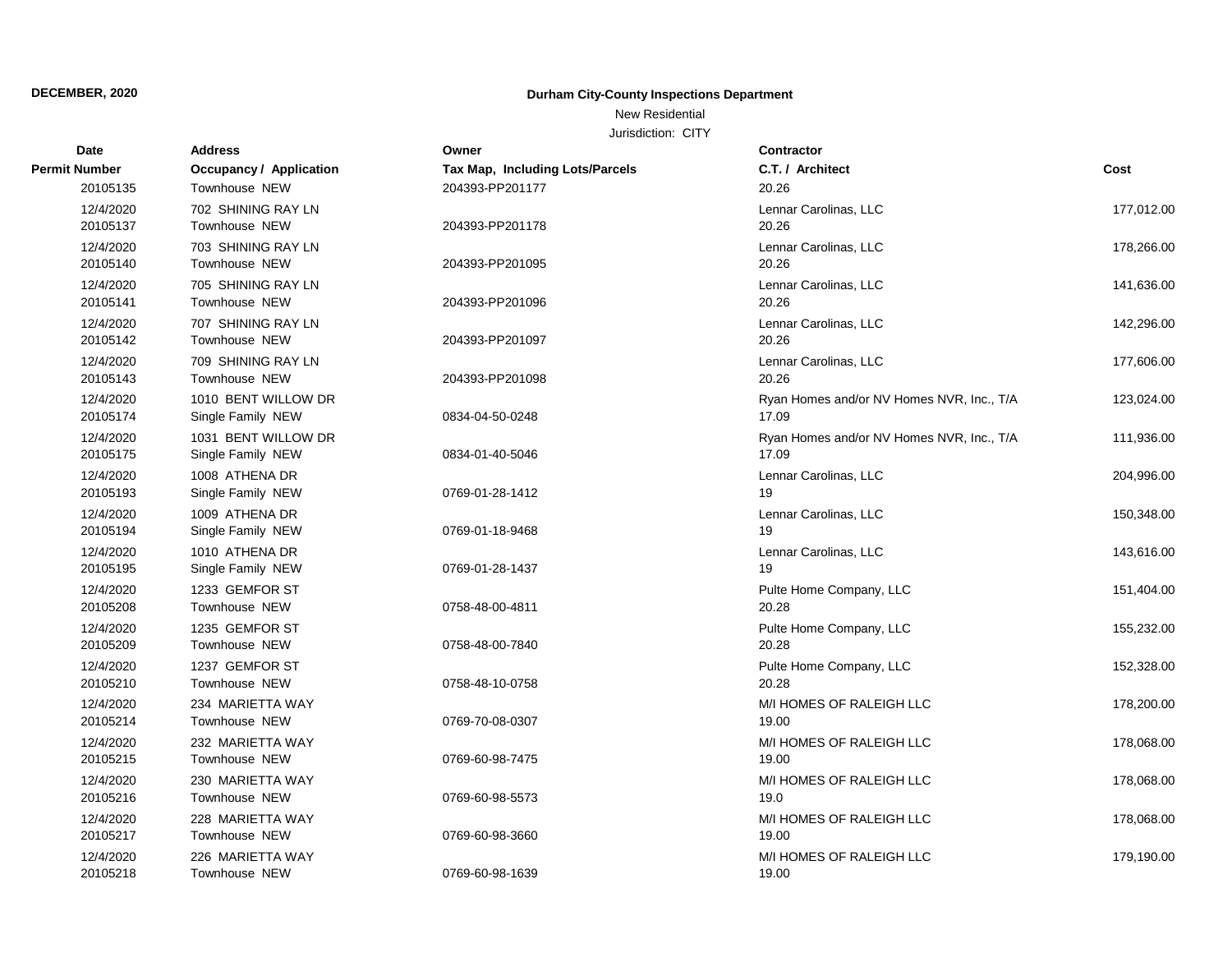New Residential

| Date                  | <b>Address</b>                           | Owner                           | <b>Contractor</b>                                                |            |
|-----------------------|------------------------------------------|---------------------------------|------------------------------------------------------------------|------------|
| <b>Permit Number</b>  | <b>Occupancy / Application</b>           | Tax Map, Including Lots/Parcels | C.T. / Architect                                                 | Cost       |
| 12/4/2020<br>20105227 | 306 CECIL ST<br>Single Family NEW        | 0820-88-33-8001                 | Tri-Point Builders, T/A Roberto Rivera<br>13.03 Richard Thompson | 106,326.00 |
| 12/4/2020<br>20105228 | 1124 RESTORATION DR<br>Single Family NEW | 0769-55-40-3626                 | EPCON COMMUNITIES CAROLINAS LLC<br>19.00                         | 246,906.00 |
| 12/4/2020<br>20105229 | 605 COLBY PL<br>Townhouse NEW            | 0737-25-27-5495                 | Pulte Home Company, LLC<br>20.27                                 | 146,190.00 |
| 12/4/2020<br>20105230 | 607 COLBY PL<br>Townhouse NEW            | 0737-25-27-8536                 | Pulte Home Company, LLC<br>20.27                                 | 120,516.00 |
| 12/4/2020<br>20105231 | 609 COLBY PL<br>Townhouse NEW            | 0737-25-37-0635                 | Pulte Home Company, LLC<br>20.27                                 | 115,236.00 |
| 12/4/2020<br>20105232 | 611 COLBY PL<br>Townhouse NEW            | 0737-25-37-2735                 | Pulte Home Company, LLC<br>20.27                                 | 120,516.00 |
| 12/4/2020<br>20105233 | 613 COLBY PL<br><b>Townhouse NEW</b>     | 0737-25-37-4876                 | Pulte Home Company, LLC<br>20.27                                 | 147,510.00 |
| 12/4/2020<br>20105250 | 1405 MERRION AVE<br>Townhouse NEW        | 0747-25-26-5124                 | Pulte Home Company, LLC                                          | 162,294.00 |
| 12/4/2020<br>20105251 | 1407 MERRION AVE<br><b>Townhouse NEW</b> | 0747-25-26-7195                 | Pulte Home Company, LLC<br>20.28                                 | 160,000.00 |
| 12/4/2020<br>20105252 | 1409 MERRION AVE<br><b>Townhouse NEW</b> | 0747-25-36-0116                 | Pulte Home Company, LLC<br>20.28                                 | 160,000.00 |
| 12/4/2020<br>20105253 | 1411 MERRION AVE<br><b>Townhouse NEW</b> | 0747-25-36-2137                 | Pulte Home Company, LLC<br>20.28                                 | 160,000.00 |
| 12/4/2020<br>20105254 | 1413 MERRION AVE<br>Townhouse NEW        | 0747-25-36-5108                 | Pulte Home Company, LLC<br>20.28                                 | 165,924.00 |
| 12/4/2020<br>20105263 | 1024 COMMACK DR<br><b>Townhouse NEW</b>  | 0749-57-02-0733                 | M/I HOMES OF RALEIGH LLC<br>18.09                                | 178,068.00 |
| 12/4/2020<br>20105264 | 1026 COMMACK DR<br>Townhouse NEW         | 0749-57-02-2675                 | M/I HOMES OF RALEIGH LLC<br>18.09                                | 178,068.00 |
| 12/4/2020<br>20105265 | 1028 COMMACK DR<br><b>Townhouse NEW</b>  | 0749-57-02-4588                 | M/I HOMES OF RALEIGH LLC<br>18.09                                | 177,210.00 |
| 12/4/2020<br>20105266 | 1030 COMMACK DR<br><b>Townhouse NEW</b>  | 0749-57-02-7533                 | M/I HOMES OF RALEIGH LLC<br>18.09                                | 178,200.00 |
| 12/4/2020<br>20105320 | 2306 TIMBERVIEW DR<br>Single Family NEW  | 0813-89-05-8894                 | HOMES BY DICKERSON, INC.<br>17.07                                | 353,000.00 |
| 12/4/2020<br>20105312 | 1222 RESTORATION DR<br>Single Family NEW | 0769-44-89-9493                 | EPCON COMMUNITIES CAROLINAS LLC<br>19.00                         | 324,456.00 |
| 12/4/2020             | 1207 GRANGERFORD CT                      |                                 | TAYLOR MORRISON OF CAROLINAS, INC.                               | 217,410.00 |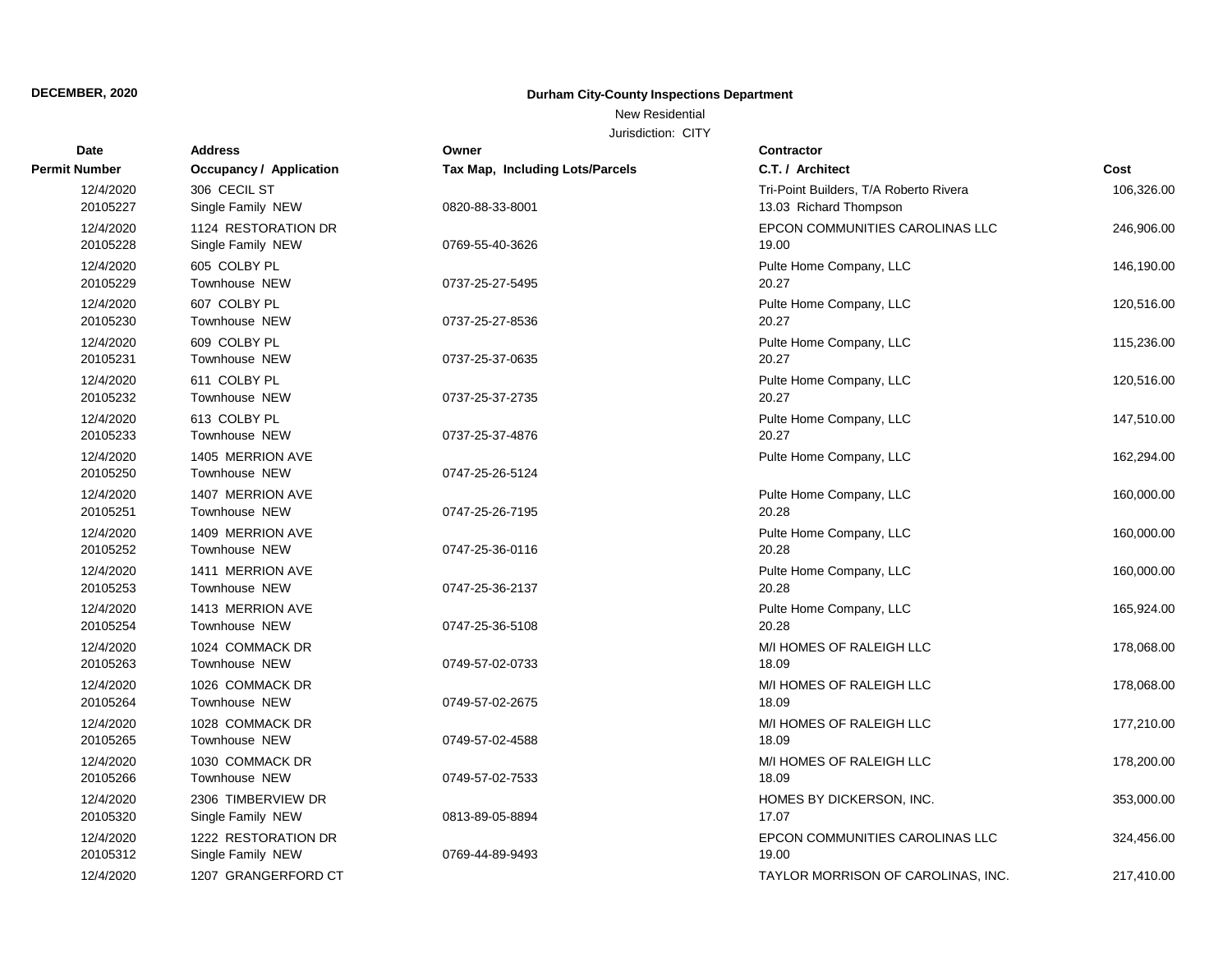## New Residential

| Date                   | <b>Address</b>                           | Owner                                  | <b>Contractor</b>                                           |               |
|------------------------|------------------------------------------|----------------------------------------|-------------------------------------------------------------|---------------|
| Permit Number          | Occupancy / Application                  | <b>Tax Map, Including Lots/Parcels</b> | C.T. / Architect                                            | Cost          |
| 20105340               | Single Family NEW                        | 0748-84-76-5665                        | 20.28                                                       |               |
| 12/4/2020<br>20104348  | 4123 WESTFIELD DR<br>Single Family NEW   | 0812-01-05-0665                        | Andrew Gunto III<br>17.06                                   | 100,000.00    |
| 12/9/2020<br>20103948  | 2209 FITZGERALD AVE<br>Single Family NEW | 0820-08-88-5635                        | Sierra Structures, Inc.<br>13.03 Richard Thompson           | 197,300.00    |
| 12/10/2020<br>20104723 | 1015 SYCATEN ST<br>Townhouse NEW         | 0758-37-04-8218                        | Pulte Home Company, LLC<br>20.28                            | 121,572.00    |
| 12/10/2020<br>20104724 | 1017 SYCATEN ST<br>Townhouse NEW         | 0758-37-04-8505                        | Pulte Home Company, LLC<br>20.28                            | 120,516.00    |
| 12/10/2020<br>20104725 | 1019 SYCATEN ST<br>Townhouse NEW         | 0758-37-04-7797                        | Pulte Home Company, LLC<br>20.28                            | 121,704.00    |
| 12/10/2020<br>20104726 | 1021 SYCATEN ST<br>Townhouse NEW         | 0758-37-05-7083                        | Pulte Home Company, LLC<br>20.28                            | 120,516.00    |
| 12/10/2020<br>20105031 | 1122 GURLEY ST<br>Single Family NEW      | 0831-19-98-9468                        | LEGACY BUILDING CO., LLC<br>9                               | 195,000.00    |
| 12/10/2020<br>20105304 | 1121 SHELLBANK DR<br>Single Family NEW   | 0860-03-11-2401                        | Lennar Carolinas, LLC<br>19                                 | 139,260.00    |
| 12/10/2020<br>20105307 | 1127 SHELLBANK DR<br>Townhouse NEW       | 0860-03-11-3421                        | Lennar Carolinas, LLC<br>19                                 | 139,260.00    |
| 12/10/2020<br>20105306 | 1125 SHELLBANK DR<br>Townhouse NEW       | 0860-03-11-2482                        | Lennar Carolinas, LLC<br>19                                 | 139,260.00    |
| 12/10/2020<br>20105305 | 1123 SHELLBANK DR<br>Townhouse NEW       | 0860-03-11-2442                        | Lennar Carolinas, LLC<br>19                                 | 139,260.00    |
| 12/11/2020<br>20103911 | 3312 WATKINS RD<br>Residential (2) NEW   | 0800-21-63-3681                        | <b>LEC Properties LLC</b><br>20.18 DWELL DESIGN STUDIO, LLC | 10,800,000.00 |
| 12/11/2020<br>20105342 | 1118 FARM LEAF DR<br>Single Family NEW   | 0769-01-19-5221                        | Lennar Carolinas, LLC<br>19                                 | 163,482.00    |
| 12/14/2020<br>20105382 | 1443 CHEROB LN<br>Single Family NEW      | 0717-97-15-3727                        | EPCON COMMUNITIES CAROLINAS LLC<br>20.20                    | 176,748.00    |
| 12/14/2020<br>20105383 | 3302 CEDARBIRD WAY<br>Single Family NEW  | 0800-68-64-9129                        | Stanley Martin Companies, LLC<br>20.17                      | 251,130.00    |
| 12/14/2020<br>20105385 | 512 COURTSHIP CV<br>Single Family NEW    | 0748-95-20-4475                        | TAYLOR MORRISON OF CAROLINAS, INC.<br>20.14                 | 156,948.00    |
| 12/14/2020<br>20105386 | 1210 GRANGERFORD CT<br>Single Family NEW | 0748-84-55-8554                        | TAYLOR MORRISON OF CAROLINAS, INC.<br>20.14                 | 217,668.00    |
| 12/14/2020<br>20105387 | 1014 PLATH DR<br>Single Family NEW       | 0758-03-10-1602                        | TAYLOR MORRISON OF CAROLINAS, INC.<br>20.28                 | 191,730.00    |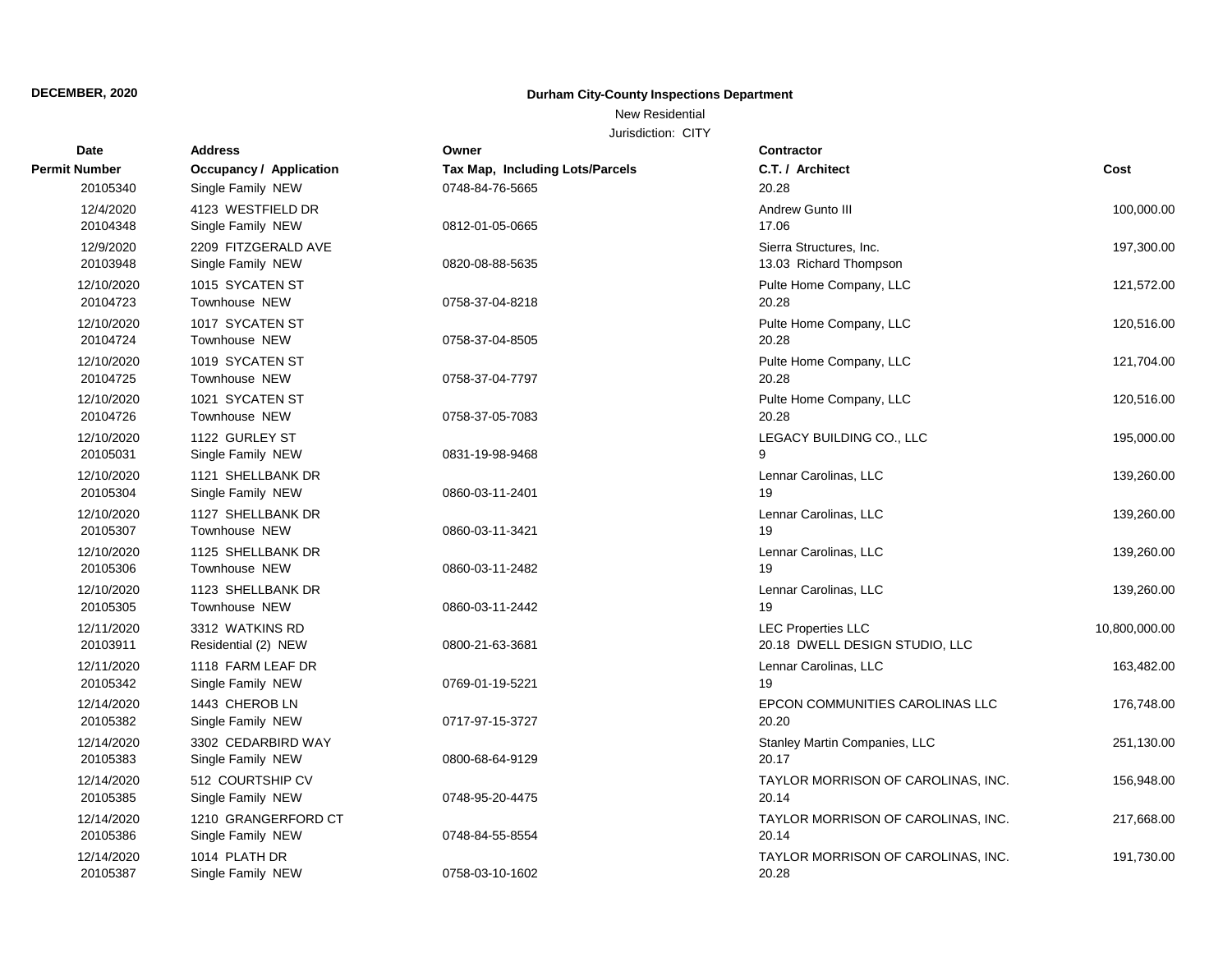New Residential

| Date                   | <b>Address</b>                           | Owner                                  | <b>Contractor</b>                                                   |            |
|------------------------|------------------------------------------|----------------------------------------|---------------------------------------------------------------------|------------|
| <b>Permit Number</b>   | Occupancy / Application                  | <b>Tax Map, Including Lots/Parcels</b> | C.T. / Architect                                                    | Cost       |
| 12/14/2020<br>20105412 | 1105 CHEROB LN<br>Single Family NEW      | 0717-89-60-8003                        | EPCON COMMUNITIES CAROLINAS LLC<br>19.00                            | 246,906.00 |
| 12/14/2020<br>20105420 | 506 COURTSHIP CV<br>Single Family NEW    | 0748-95-00-9630                        | TAYLOR MORRISON OF CAROLINAS, INC.<br>20.14                         | 166,056.00 |
| 12/14/2020<br>20105396 | 1014 BENT WILLOW DR<br>Single Family NEW | 0834-03-40-9227                        | Ryan Homes and/or NV Homes NVR, Inc., T/A<br>17.09                  | 110,352.00 |
| 12/14/2020<br>20104077 | 2630 CAMMIE ST<br>Single Family NEW      | 0823-14-22-4601                        | Thayer Homes, Inc.<br>17.05                                         | 173,000.00 |
| 12/14/2020<br>20104078 | 2634 CAMMIE ST<br>Single Family NEW      | 0823-14-11-6669                        | Thayer Homes, Inc.<br>17.05                                         | 173,000.00 |
| 12/14/2020<br>20104084 | 2622 CAMMIE ST<br>Single Family NEW      | 0823-14-32-2824                        | Thayer Homes, Inc.<br>17.05                                         | 173,000.00 |
| 12/14/2020<br>20105423 | 1022 SYCATEN ST<br>Townhouse NEW         | 0758-37-24-2758                        | Pulte Home Company, LLC<br>20.28                                    | 122,496.00 |
| 12/14/2020<br>20105419 | 1016 SYCATEN ST<br><b>Townhouse NEW</b>  | 0758-37-24-2036                        | Pulte Home Company, LLC<br>20.28                                    | 121,572.00 |
| 12/14/2020<br>20105421 | 1018 SYCATEN ST<br>Townhouse NEW         | 0758-37-24-2331                        | Pulte Home Company, LLC<br>20.28                                    | 115,236.00 |
| 12/14/2020<br>20105422 | 1020 SYCATEN ST<br>Townhouse NEW         | 0758-37-24-2543                        | Pulte Home Company, LLC<br>20.28                                    | 115,236.00 |
| 12/14/2020<br>20104092 | 2614 CAMMIE ST<br>Single Family NEW      | 0823-14-30-1861                        | Thayer Homes, Inc.<br>17.05                                         | 173,000.00 |
| 12/14/2020<br>20104801 | 2509 STATE ST<br>Single Family NEW       | 0832-10-36-1987                        | Hylton Daniel Properties, LLC<br>1.01 Hylton Daniel Properties, LLC | 209,000.00 |
| 12/14/2020<br>20104074 | 2638 CAMMIE ST<br>Single Family NEW      | 0823-14-10-0872                        | Thayer Homes, Inc.<br>17.05                                         | 173,000.00 |
| 12/14/2020<br>20104133 | 2618 CAMMIE ST<br>Single Family NEW      | 0823-14-31-0542                        | Thayer Homes, Inc.<br>17.05                                         | 173,000.00 |
| 12/14/2020<br>20105248 | 1007 VIRGIE ST<br>Single Family NEW      | 0822-13-24-2286                        | PARKER, DAVID R.<br>4.02                                            | 497,632.00 |
| 12/14/2020<br>20105424 | 1823 FARM POND TRL<br>Single Family NEW  | 0769-91-59-8960                        | HHHunt Homes Raleigh-Durham, LLC<br>19.00                           | 172,920.00 |
| 12/14/2020<br>20105425 | 1806 FARM POND TRL<br>Single Family NEW  | 0769-91-28-6244                        | HHHunt Homes Raleigh-Durham, LLC<br>19.00                           | 176,088.00 |
| 12/15/2020<br>20105434 | 1027 CHARISMATIC DR<br>Single Family NEW | 0717-87-87-7978                        | EPCON COMMUNITIES CAROLINAS LLC<br>20.20 James Wentling             | 237,666.00 |
| 12/15/2020             | 1511 CHEROB LN                           |                                        | EPCON COMMUNITIES CAROLINAS LLC                                     | 244,266.00 |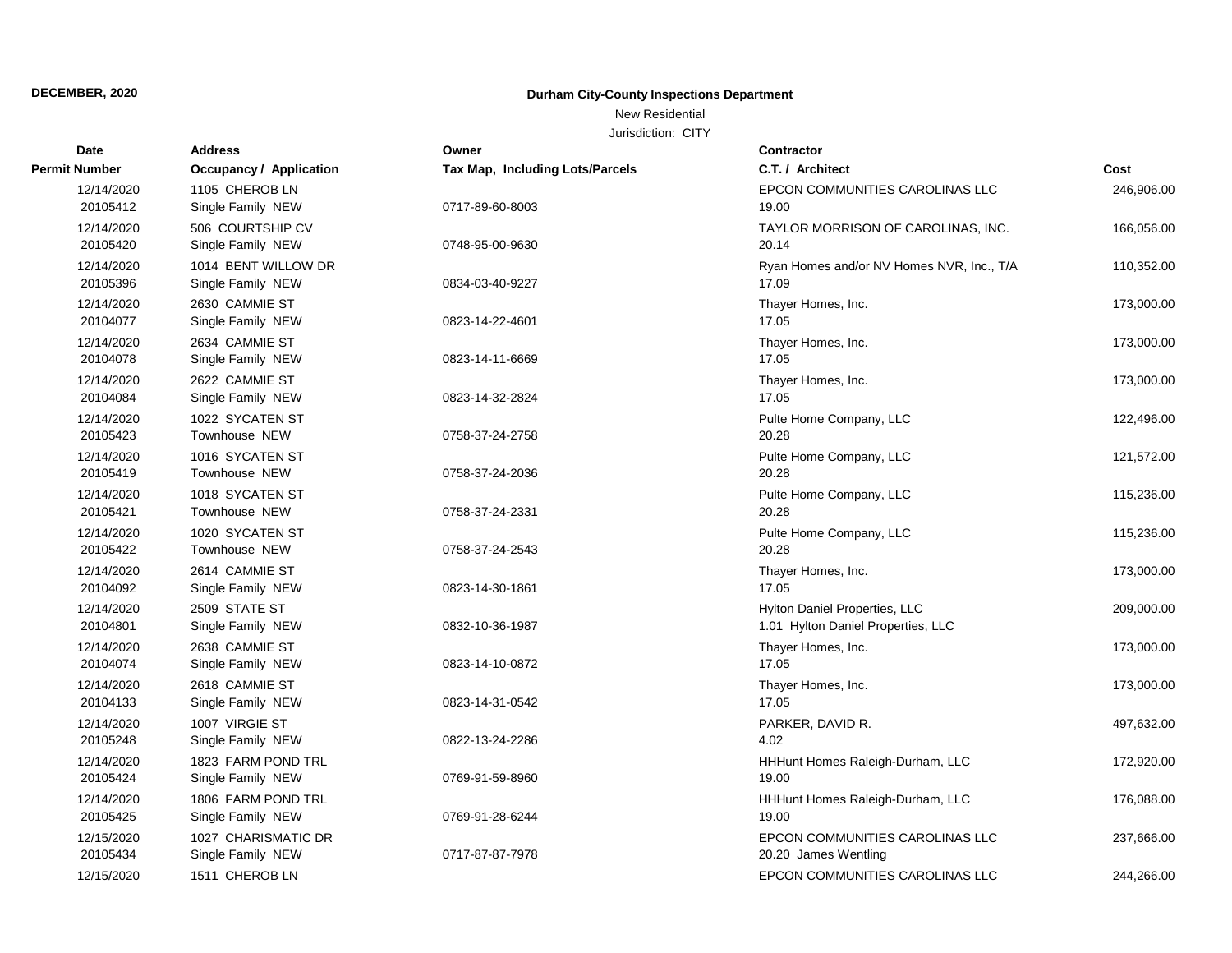## New Residential

| <b>Date</b>            | <b>Address</b>                           | Owner                           | <b>Contractor</b>                                                             |              |
|------------------------|------------------------------------------|---------------------------------|-------------------------------------------------------------------------------|--------------|
| Permit Number          | <b>Occupancy / Application</b>           | Tax Map, Including Lots/Parcels | C.T. / Architect                                                              | Cost         |
| 20105435               | Single Family NEW                        | 0717-87-64-6832                 | 20.20 James Wentling                                                          |              |
| 12/15/2020<br>20105274 | 105 BRIER SUMMIT PL<br>Townhouse NEW     | 0758-01-17-9831                 | Ryan Homes and/or NV Homes NVR, Inc., T/A<br>20.28 NVR Architectural Services | 141,768.00   |
| 12/15/2020<br>20105275 | 107 BRIER SUMMIT PL<br>Townhouse NEW     | 0758-01-17-9861                 | Ryan Homes and/or NV Homes NVR, Inc., T/A<br>20.28 NVR Architectural Services | 142,626.00   |
| 12/15/2020<br>20105276 | 109 BRIER SUMMIT PL<br>Townhouse NEW     | 0758-01-17-9881                 | Ryan Homes and/or NV Homes NVR, Inc., T/A<br>20.28 NVR Architectural Services | 126,652.00   |
| 12/15/2020<br>20105277 | 111 BRIER SUMMIT PL<br>Townhouse NEW     | 0758-01-27-0801                 | Ryan Homes and/or NV Homes NVR, Inc., T/A<br>20.28 NVR Architectural Services | 142,626.00   |
| 12/15/2020<br>20105278 | 113 BRIER SUMMIT PL<br>Townhouse NEW     | 0758-01-27-0821                 | Ryan Homes and/or NV Homes NVR, Inc., T/A<br>20.28 NVR Architectural Services | 126,652.00   |
| 12/15/2020<br>20105279 | 115 BRIER SUMMIT PL<br>Townhouse NEW     | 0758-01-27-0841                 | Ryan Homes and/or NV Homes NVR, Inc., T/A<br>20.28 NVR Architectural Services | 142,181.00   |
| 12/15/2020<br>20104772 | 1105 FLY CATCHER CT<br>Single Family NEW | 0800-68-41-7927                 | Stanley Martin Companies, LLC<br>20.17                                        | 292,050.00   |
| 12/15/2020<br>20105270 | 1116 FARM LEAF DR<br>Single Family NEW   | 0769-01-19-5107                 | Lennar Carolinas, LLC<br>19                                                   | 187,638.00   |
| 12/15/2020<br>20105462 | 1013 BENT WILLOW DR<br>Single Family NEW | 0834-03-40-9131                 | Ryan Homes and/or NV Homes NVR, Inc., T/A<br>17.09                            | 151,800.00   |
| 12/15/2020<br>20105440 | 2308 TIMBERVIEW DR<br>Single Family NEW  | 0813-89-05-0940                 | HOMES BY DICKERSON, INC.<br>17.07                                             | 288,354.00   |
| 12/15/2020<br>20105442 | 409 MORREENE RD<br>Single Family NEW     | 0812-25-67-1661                 | CIMARRON CAPITAL, INC.<br>17.06                                               | 203,148.00   |
| 12/15/2020<br>20105092 | 2027 JOSHUA LN<br>Single Family NEW      | 0860-14-23-4071                 | D.R. Horton, Inc., T/A Emerald Homes<br>18.08 JDS Consulting & Design         | 199,254.00   |
| 12/15/2020<br>20105093 | 2031 JOSHUA LN<br>Single Family NEW      | 0860-14-13-9292                 | D.R. Horton, Inc., T/A Emerald Homes<br>18.08 JDS Consulting & Design         | 199,254.00   |
| 12/15/2020<br>20104937 | 3607 DOVER RD<br>Single Family NEW       | 0810-30-88-6212                 | Grau Building Company, LLC<br>20.08 Hutch Johnson                             | 1,775,000.00 |
| 12/16/2020<br>20105444 | 2116 MAPLEMERE CT<br>Single Family NEW   | 0769-92-52-1446                 | HHHunt Homes Raleigh-Durham, LLC<br>19                                        | 187,374.00   |
| 12/16/2020<br>20105167 | 1012 WASHINGTON ST<br>Single Family NEW  | 0822-92-75-4070                 | Yates-Greene, LLC<br>3.02 Filter Design Studio, P.L.L.C. (Ryan Edwards)       | 350,000.00   |
| 12/17/2020<br>20105120 | 1012 CALDECOTT LN<br>Single Family NEW   | 0758-02-07-3114                 | TAYLOR MORRISON OF CAROLINAS, INC.<br>20.14                                   | 159,456.00   |
| 12/18/2020<br>20105154 | 3811 SOMERSET DR<br>Single Family NEW    | 0719-01-29-6227                 | NICHOLAS ANTHONY LOWTHER<br>20.08                                             | 47,520.00    |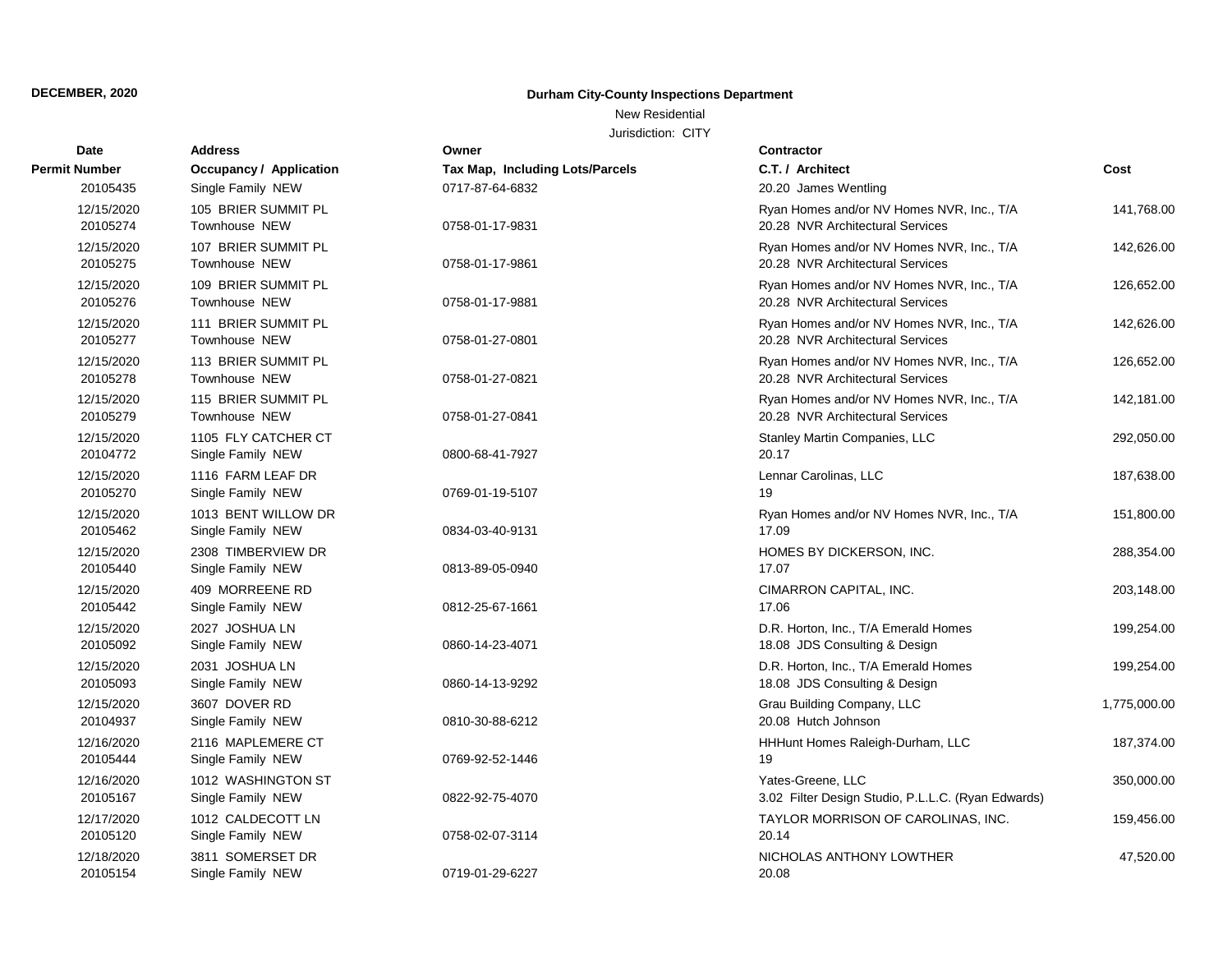New Residential

| Date                   | <b>Address</b>                             | Owner                                  | <b>Contractor</b>                                       |            |
|------------------------|--------------------------------------------|----------------------------------------|---------------------------------------------------------|------------|
| Permit Number          | Occupancy / Application                    | <b>Tax Map, Including Lots/Parcels</b> | C.T. / Architect                                        | Cost       |
| 12/18/2020<br>20105449 | 1121 ARBOR EDGE LN<br><b>Townhouse NEW</b> | 0860-29-31-0693                        | <b>JOSEPH K. STEWART</b><br>18.08                       | 153,186.00 |
| 12/18/2020<br>20105446 | 1123 ARBOR EDGE LN<br>Townhouse NEW        | 0860-29-21-9423                        | <b>JOSEPH K. STEWART</b><br>18.08                       | 138,666.00 |
| 12/18/2020<br>20105447 | 1125 ARBOR EDGE LN<br>Townhouse NEW        | 0860-29-21-7288                        | <b>JOSEPH K. STEWART</b><br>18.08                       | 132,264.00 |
| 12/18/2020<br>20105448 | 1127 ARBOR EDGE LN<br>Townhouse NEW        | 0860-29-21-6100                        | <b>JOSEPH K. STEWART</b><br>18.08                       | 153,186.00 |
| 12/21/2020<br>20105397 | 1025 BENT WILLOW DR<br>Single Family NEW   | 0834-03-40-6160                        | Ryan Homes and/or NV Homes NVR, Inc., T/A<br>17.09      | 171,930.00 |
| 12/21/2020<br>20105454 | 713 SHINING RAY LN<br>Townhouse NEW        | 204393-PP201099                        | Lennar Carolinas, LLC<br>20.26                          | 141,636.00 |
| 12/21/2020<br>20105455 | 715 SHINING RAY LN<br>Townhouse NEW        | 204393-PP201100                        | Lennar Carolinas, LLC<br>20.26                          | 141,636.00 |
| 12/21/2020<br>20105456 | 717 SHINING RAY LN<br><b>Townhouse NEW</b> | 204393-PP201101                        | Lennar Carolinas, LLC<br>20.26                          | 142,296.00 |
| 12/21/2020<br>20105457 | 719 SHINING RAY LN<br>Townhouse NEW        | 204393-PP201102                        | Lennar Carolinas, LLC<br>20.26                          | 177,606.00 |
| 12/21/2020<br>20105466 | 1210 GARDENGATE DR<br>Single Family NEW    | 0769-55-12-9111                        | EPCON COMMUNITIES CAROLINAS LLC<br>19 James Wentling    | 314,556.00 |
| 12/21/2020<br>20105468 | 1101 RESTORATION DR<br>Single Family NEW   | 0769-54-78-9940                        | EPCON COMMUNITIES CAROLINAS LLC<br>19.00 James Wentling | 221,166.00 |
| 12/21/2020<br>20105645 | 1407 CHEROB LN<br>Single Family NEW        | 0717-98-30-2167                        | EPCON COMMUNITIES CAROLINAS LLC<br>20.20                | 234,366.00 |
| 12/22/2020<br>20105474 | 613 BUCKNELL WAY<br>Townhouse NEW          | 0737-25-17-1853                        | Pulte Home Company, LLC<br>20.14                        | 146,190.00 |
| 12/22/2020<br>20105475 | 611 BUCKNELL WAY<br>Townhouse NEW          | 0737-25-17-2569                        | Pulte Home Company, LLC<br>20.14                        | 115,236.00 |
| 12/22/2020<br>20105476 | 609 BUCKNELL WAY<br>Townhouse NEW          | 0737-25-17-3359                        | Pulte Home Company, LLC<br>20.14                        | 127,116.00 |
| 12/22/2020<br>20105477 | 607 BUCKNELL WAY<br>Townhouse NEW          | 0737-25-17-4159                        | Pulte Home Company, LLC<br>20.14                        | 121,704.00 |
| 12/22/2020<br>20105478 | 605 BUCKNELL WAY<br>Townhouse NEW          | 0737-25-16-5949                        | Pulte Home Company, LLC<br>20.14                        | 127,116.00 |
| 12/22/2020<br>20105479 | 603 BUCKNELL WAY<br>Townhouse NEW          | 0737-25-16-6755                        | Pulte Home Company, LLC<br>20.14                        | 149,820.00 |
| 12/22/2020             | 2304 TIMBERVIEW DR                         |                                        | <b>HOMES BY DICKERSON. INC.</b>                         | 302.000.00 |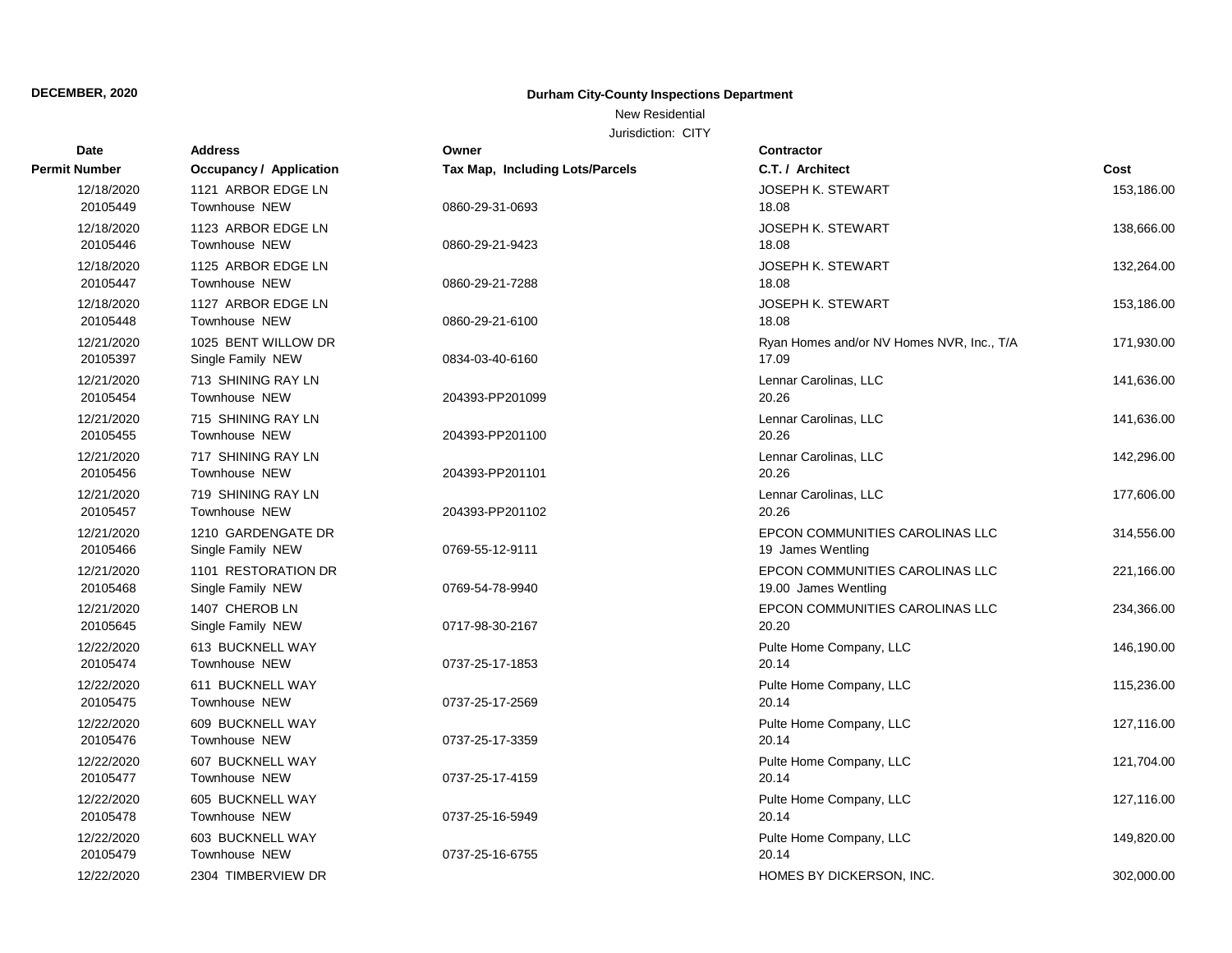## New Residential

| <b>Date</b>            | <b>Address</b>                           | Owner                           | <b>Contractor</b>                                                             |            |
|------------------------|------------------------------------------|---------------------------------|-------------------------------------------------------------------------------|------------|
| Permit Number          | Occupancy / Application                  | Tax Map, Including Lots/Parcels | C.T. / Architect                                                              | Cost       |
| 20105484               | Single Family NEW                        | 0813-89-15-6799                 | 17.07                                                                         |            |
| 12/22/2020<br>20105493 | 1101 FLY CATCHER CT<br>Single Family NEW | 0800-68-51-9949                 | Stanley Martin Companies, LLC<br>20.17                                        | 241,230.00 |
| 12/22/2020<br>20105502 | 1120 FARM LEAF DR<br>Single Family NEW   | 0769-01-19-5237                 | Lennar Carolinas, LLC<br>19                                                   | 182,094.00 |
| 12/22/2020<br>20105515 | 1004 FLY CATCHER CT<br>Single Family NEW | 0800-68-63-9472                 | Stanley Martin Companies, LLC<br>20.17 Stanley Martin Homes                   | 210,408.00 |
| 12/22/2020<br>20105535 | 1005 FLY CATCHER CT<br>Single Family NEW | 0800-68-71-0969                 | Stanley Martin Companies, LLC<br>20.17 Stanley Martin Companies, LLC          | 251,130.00 |
| 12/22/2020<br>20105536 | 1007 FLY CATCHER CT<br>Single Family NEW | 0800-68-61-4998                 | Stanley Martin Companies, LLC<br>20.17 Stanley Martin Companies, LLC          | 229,614.00 |
| 12/22/2020<br>20105537 | 3303 CEDARBIRD WAY<br>Single Family NEW  | 0800-68-54-4032                 | Stanley Martin Companies, LLC<br>20.17 Stanley Martin Companies, LLC          | 356,334.00 |
| 12/22/2020<br>20105538 | 1131 ARBOR EDGE LN<br>Townhouse NEW      | 0860-29-20-2803                 | <b>JOSEPH K. STEWART</b><br>18.08                                             | 160,314.00 |
| 12/22/2020<br>20105541 | 1137 ARBOR EDGE LN<br>Townhouse NEW      | 0860-29-10-5449                 | <b>JOSEPH K. STEWART</b><br>18.08                                             | 161,700.00 |
| 12/22/2020<br>20105540 | 1135 ARBOR EDGE LN<br>Townhouse NEW      | 0860-29-10-7671                 | <b>JOSEPH K. STEWART</b><br>18.08                                             | 143,946.00 |
| 12/22/2020<br>20105539 | 1133 ARBOR EDGE LN<br>Townhouse NEW      | 0860-29-10-9771                 | JOSEPH K. STEWART<br>18.08                                                    | 143,946.00 |
| 12/22/2020<br>20105564 | 1141 ARBOR EDGE LN<br>Townhouse NEW      | 0860-29-10-2386                 | <b>JOSEPH K. STEWART</b><br>18.08 JDS Consulting & Design                     | 160,314.00 |
| 12/22/2020<br>20105565 | 1143 ARBOR EDGE LN<br>Townhouse NEW      | 0860-29-10-0275                 | <b>JOSEPH K. STEWART</b><br>18.08 JDS Consulting & Design                     | 111,738.00 |
| 12/22/2020<br>20105566 | 1145 ARBOR EDGE LN<br>Townhouse NEW      | 0860-29-00-8196                 | <b>JOSEPH K. STEWART</b><br>18.08 JDS Consulting & Design                     | 143,946.00 |
| 12/22/2020<br>20105567 | 1147 ARBOR EDGE LN<br>Townhouse NEW      | 0860-29-00-6064                 | JOSEPH K. STEWART<br>18.08 JDS Consulting & Design                            | 160,314.00 |
| 12/22/2020<br>20105573 | 4764 RANDALL RD<br>Townhouse NEW         | 0709-24-02-2595                 | Ryan Homes and/or NV Homes NVR, Inc., T/A<br>20.18 NVR Architectural Services | 179,982.00 |
| 12/22/2020<br>20105574 | 4766 RANDALL RD<br>Townhouse NEW         | 0709-24-02-2256                 | Ryan Homes and/or NV Homes NVR, Inc., T/A<br>20.18 NVR Architectural Services | 154,440.00 |
| 12/22/2020<br>20105575 | 4768 RANDALL RD<br>Townhouse NEW         | 0709-24-01-1979                 | Ryan Homes and/or NV Homes NVR, Inc., T/A<br>20.18 NVR Architectural Services | 179,982.00 |
| 12/22/2020<br>20105646 | 1006 CHARISMATIC DR<br>Single Family NEW | 0717-98-00-6668                 | EPCON COMMUNITIES CAROLINAS LLC<br>20.20                                      | 234,366.00 |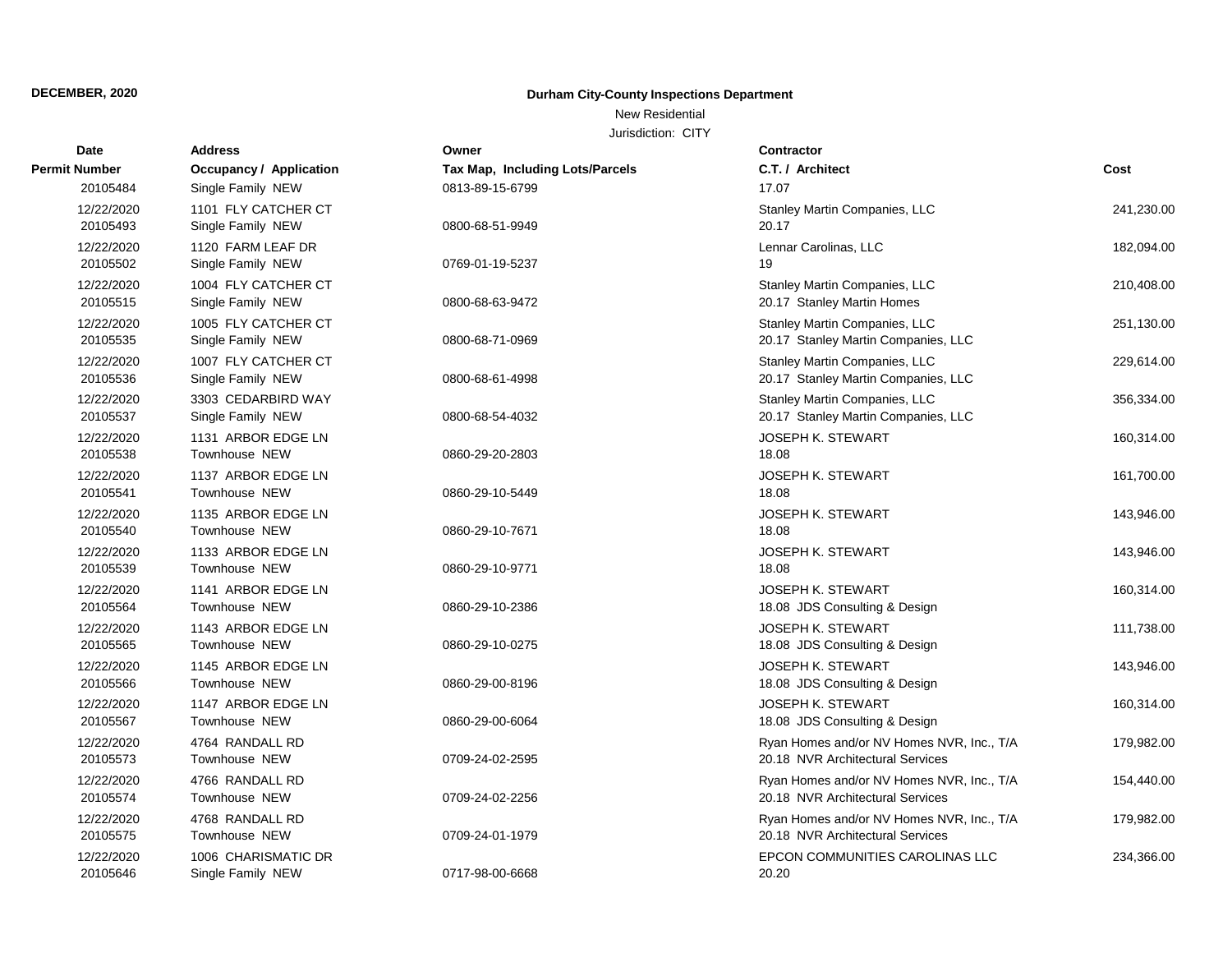New Residential

| Date                   | <b>Address</b>                           | Owner                                  | <b>Contractor</b>                        |              |
|------------------------|------------------------------------------|----------------------------------------|------------------------------------------|--------------|
| Permit Number          | <b>Occupancy / Application</b>           | <b>Tax Map, Including Lots/Parcels</b> | C.T. / Architect                         | Cost         |
| 12/23/2020<br>20105592 | 1201 FALLING ROCK PL<br>Townhouse NEW    | 0769-70-18-3199                        | M/I HOMES OF RALEIGH LLC<br>19.00        | 178,200.00   |
| 12/23/2020<br>20105593 | 1203 FALLING ROCK PL<br>Townhouse NEW    | 0769-70-17-2995                        | M/I HOMES OF RALEIGH LLC<br>19.00        | 178,068.00   |
| 12/23/2020<br>20105594 | 1205 FALLING ROCK PL<br>Townhouse NEW    | 0769-70-17-2715                        | M/I HOMES OF RALEIGH LLC<br>19.00        | 178,068.00   |
| 12/23/2020<br>20105595 | 1207 FALLING ROCK PL<br>Townhouse NEW    | 0769-70-17-1534                        | M/I HOMES OF RALEIGH LLC<br>19.00        | 178,068.00   |
| 12/23/2020<br>20105596 | 1209 FALLING ROCK PL<br>Townhouse NEW    | 0769-70-17-0345                        | M/I HOMES OF RALEIGH LLC<br>19.00        | 179,190.00   |
| 12/23/2020<br>20105597 | 1211 FALLING ROCK PL<br>Townhouse NEW    | 0769-70-07-8176                        | M/I HOMES OF RALEIGH LLC<br>19.00        | 178,200.00   |
| 12/23/2020<br>20105615 | 1429 CHEROB LN<br>Single Family NEW      | 0717-97-26-9937                        | EPCON COMMUNITIES CAROLINAS LLC<br>20.20 | 230,736.00   |
| 12/23/2020<br>20105636 | 1307 FARM LEAF DR<br>Single Family NEW   | 0769-01-19-3829                        | Lennar Carolinas, LLC<br>19              | 150,348.00   |
| 12/23/2020<br>20105635 | 1226 HOMECOMING WAY<br>Single Family NEW | 167987-PP20355                         | Lennar Carolinas, LLC<br>18.06           | 156,770.00   |
| 12/23/2020<br>20105544 | 1224 HOMECOMING WAY<br>Single Family NEW | 167987-PP20354                         | Lennar Carolinas, LLC<br>18.06           | 175,164.00   |
| 12/23/2020<br>20105543 | 1220 HOMECOMING WAY<br>Single Family NEW | 222726-PP19551                         | Lennar Carolinas, LLC<br>18.06           | 161,370.00   |
| 12/23/2020<br>20105542 | 1218 HOMECOMING WAY<br>Townhouse NEW     | 222726-PP19569                         | Lennar Carolinas, LLC<br>18.06           | 161,370.00   |
| 12/23/2020<br>20104509 | 3717 MT MORIAH RD<br>Residential (2) NEW | 0800-01-20-0080                        | JORDAN, HAROLD K. CO., INC.<br>20.18     | 3,631,818.85 |
| 12/23/2020<br>20105410 | 1210 FREEPORT DR<br>Townhouse NEW        | 0749-47-82-7787                        | M/I HOMES OF RALEIGH LLC<br>18.09        | 161,040.00   |
| 12/23/2020<br>20105411 | 1208 FREEPORT DR<br>Townhouse NEW        | 0749-47-82-9548                        | M/I HOMES OF RALEIGH LLC<br>18.09        | 161,040.00   |
| 12/23/2020<br>20105413 | 1206 FREEPORT DR<br>Townhouse NEW        | 0749-47-92-0460                        | M/I HOMES OF RALEIGH LLC<br>18.09        | 161,040.00   |
| 12/23/2020<br>20105414 | 1204 FREEPORT DR<br>Townhouse NEW        | 0749-47-92-1292                        | M/I HOMES OF RALEIGH LLC<br>18.09        | 161,040.00   |
| 12/23/2020<br>20105415 | 1202 FREEPORT DR<br>Townhouse NEW        | 0749-47-92-3035                        | M/I HOMES OF RALEIGH LLC<br>18.09        | 161,040.00   |
| 12/23/2020             | 1200 FREEPORT DR                         |                                        | M/I HOMES OF RALEIGH LLC                 | 161,040.00   |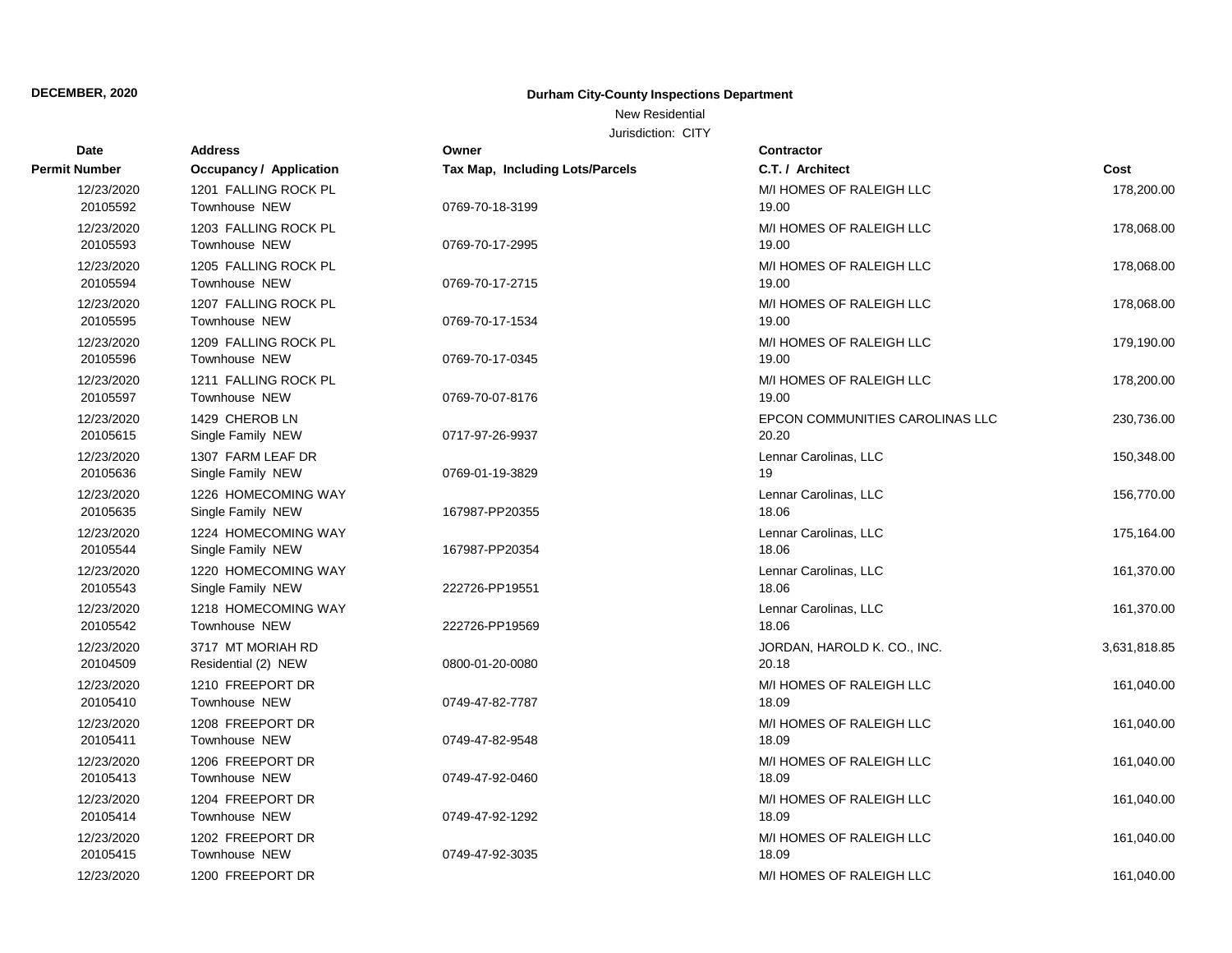## New Residential

| Date                   | <b>Address</b>                           | Owner                                  | <b>Contractor</b>                                         |            |
|------------------------|------------------------------------------|----------------------------------------|-----------------------------------------------------------|------------|
| Permit Number          | Occupancy / Application                  | <b>Tax Map, Including Lots/Parcels</b> | C.T. / Architect                                          | Cost       |
| 20105416               | Townhouse NEW                            | 0749-47-91-4881                        | 18.09                                                     |            |
| 12/23/2020<br>20105398 | 1019 BENT WILLOW DR<br>Single Family NEW | 0834-03-40-7171                        | Ryan Homes and/or NV Homes NVR, Inc., T/A<br>17.09        | 151,800.00 |
| 12/23/2020<br>20105693 | 1011 BENT WILLOW DR<br>Single Family NEW | 0834-04-40-9191                        | Ryan Homes and/or NV Homes NVR, Inc., T/A<br>17.09        | 121,400.00 |
| 12/23/2020<br>20105692 | 1012 BENT WILLOW DR<br>Single Family NEW | 0834-04-40-9287                        | Ryan Homes and/or NV Homes NVR, Inc., T/A<br>17.09        | 138,204.00 |
| 12/23/2020<br>20105694 | 1008 BENT WILLOW DR<br>Single Family NEW | 0834-04-50-1227                        | Ryan Homes and/or NV Homes NVR, Inc., T/A<br>17.09        | 153,186.00 |
| 12/23/2020<br>20105557 | 204 SILAS ST<br>Townhouse NEW            | 0812-16-56-0394                        | <b>JOSEPH K. STEWART</b><br>17.06 JDS Consulting & Design | 132,795.00 |
| 12/23/2020<br>20105558 | 206 SILAS ST<br>Townhouse NEW            | 0812-16-46-9523                        | <b>JOSEPH K. STEWART</b><br>17.06 JDS Consulting & Design | 132,795.00 |
| 12/23/2020<br>20105559 | 208 SILAS ST<br>Townhouse NEW            | 0812-16-46-7687                        | <b>JOSEPH K. STEWART</b><br>17.06 JDS Consulting & Design | 132,795.00 |
| 12/23/2020<br>20105560 | 210 SILAS ST<br>Townhouse NEW            | 0812-16-46-6825                        | <b>JOSEPH K. STEWART</b><br>17.06 JDS Consulting & Design | 134,838.00 |
| 12/23/2020<br>20105632 | 201 MARIETTA WAY<br>Townhouse NEW        | 0769-61-60-7538                        | M/I HOMES OF RALEIGH LLC<br>19                            | 146,520.00 |
| 12/23/2020<br>20105631 | 117 MARIETTA WAY<br>Townhouse NEW        | 0769-61-60-4871                        | M/I HOMES OF RALEIGH LLC<br>19.00                         | 169,818.00 |
| 12/23/2020<br>20105629 | 203 MARIETTA WAY<br>Townhouse NEW        | 0769-61-60-9414                        | M/I HOMES OF RALEIGH LLC<br>19                            | 147,708.00 |
| 12/23/2020<br>20105630 | 205 MARIETTA WAY<br>Townhouse NEW        | 0769-61-70-1252                        | M/I HOMES OF RALEIGH LLC<br>19                            | 169,158.00 |
| 12/23/2020<br>20103470 | 514 RED OAK AVE<br>Single Family NEW     | 0820-86-54-2101                        | Production Construction Inc.<br>13.04 Easy Living Plans   | 166,000.00 |
| 12/23/2020<br>20103055 | 3632 SHREWSBURY ST<br>Single Family NEW  | 0810-15-62-0502                        | ALBERT FONTENELLE, T/A MATRIX BUILDERS<br>20.07           | 154,044.00 |
| 12/28/2020<br>20105649 | 1315 FARM LEAF DR<br>Single Family NEW   | 0860-01-10-2063                        | Lennar Carolinas, LLC<br>19                               | 191,070.00 |
| 12/28/2020<br>20105602 | 5503 RIPPLEBROOK RD<br>Single Family NEW | 0825-03-22-4178                        | True Homes, LLC<br>16.03                                  | 192,456.00 |
| 12/28/2020<br>20104238 | 1120 GURLEY ST<br>Duplex NEW             | 0831-29-07-5957                        | LEGACY BUILDING CO., LLC<br><b>Hobie Carver</b>           | 370,000.00 |
| 12/28/2020<br>20105159 | 1120 GURLEY ST<br>Duplex NEW             | 0831-29-07-5957                        | LEGACY BUILDING CO., LLC<br><b>Hobie Carver</b>           | 370,000.00 |